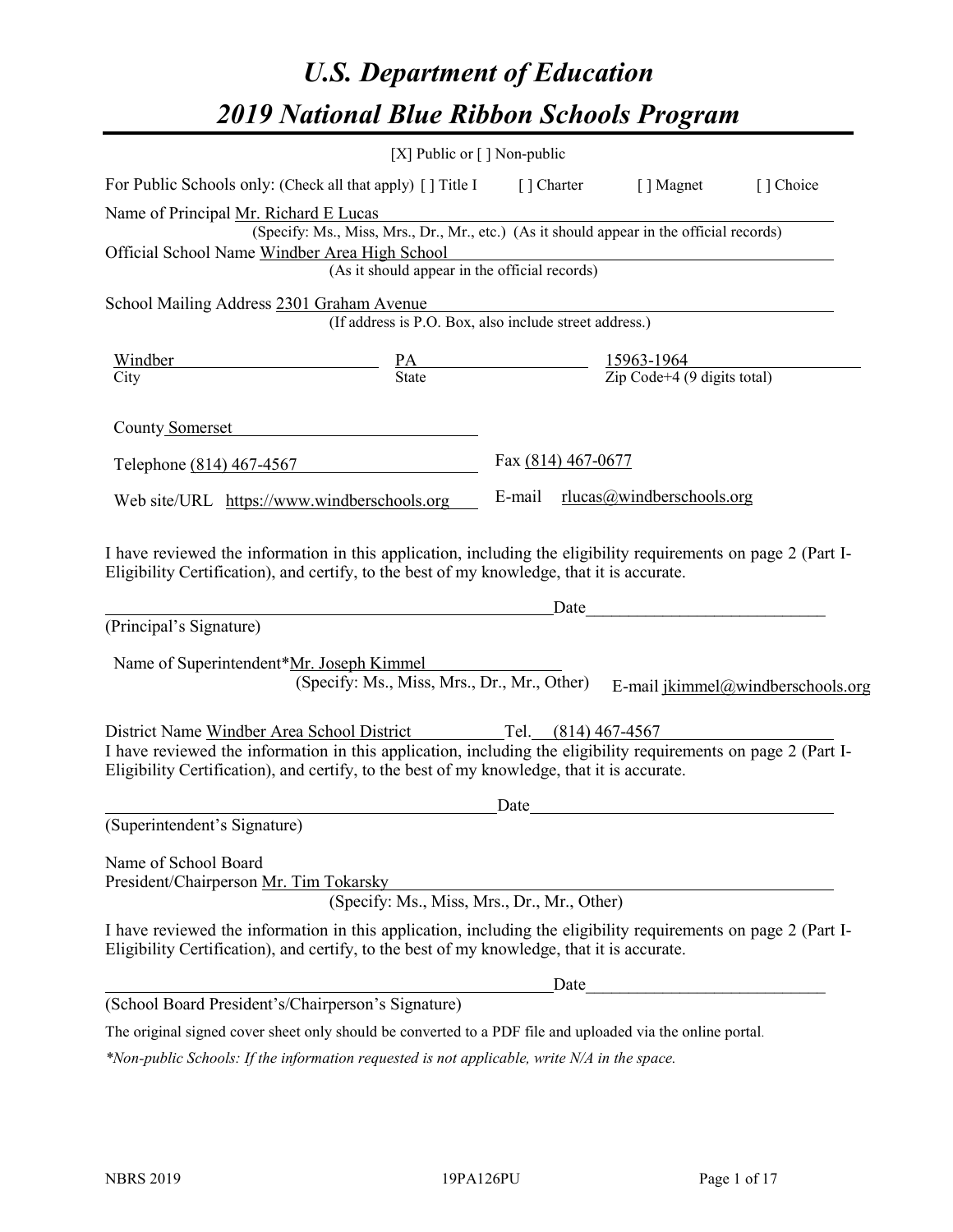The signatures on the first page of this application (cover page) certify that each of the statements below, concerning the school's eligibility and compliance with U.S. Department of Education and National Blue Ribbon Schools requirements, are true and correct.

1. All nominated public schools must meet the state's performance targets in reading (or English language arts) and mathematics and other academic indicators (i.e., attendance rate and graduation rate), for the all students group, including having participation rates of at least 95 percent using the most recent accountability results available for nomination.

2. To meet final eligibility, all nominated public schools must be certified by states prior to September 2019 in order to meet all eligibility requirements. Any status appeals must be resolved at least two weeks before the awards ceremony for the school to receive the award.

3. The school configuration includes one or more of grades K-12. Schools on the same campus with one principal, even a K-12 school, must apply as an entire school.

4. The school has been in existence for five full years, that is, from at least September 2013 and each tested grade must have been part of the school for the past three years.

5. The nominated school has not received the National Blue Ribbon Schools award in the past five years: 2014, 2015, 2016, 2017, or 2018.

6. The nominated school has no history of testing irregularities, nor have charges of irregularities been brought against the school at the time of nomination. If irregularities are later discovered and proven by the state, the U.S. Department of Education reserves the right to disqualify a school's application and/or rescind a school's award.

7. The nominated school has not been identified by the state as "persistently dangerous" within the last two years.

8. The nominated school or district is not refusing Office of Civil Rights (OCR) access to information necessary to investigate a civil rights complaint or to conduct a district-wide compliance review.

9. The OCR has not issued a violation letter of findings to the school district concluding that the nominated school or the district as a whole has violated one or more of the civil rights statutes. A violation letter of findings will not be considered outstanding if OCR has accepted a corrective action plan from the district to remedy the violation.

10. The U.S. Department of Justice does not have a pending suit alleging that the nominated school or the school district, as a whole, has violated one or more of the civil rights statutes or the Constitution's equal protection clause.

11. There are no findings of violations of the Individuals with Disabilities Education Act in a U.S. Department of Education monitoring report that apply to the school or school district in question; or if there are such findings, the state or district has corrected, or agreed to correct, the findings.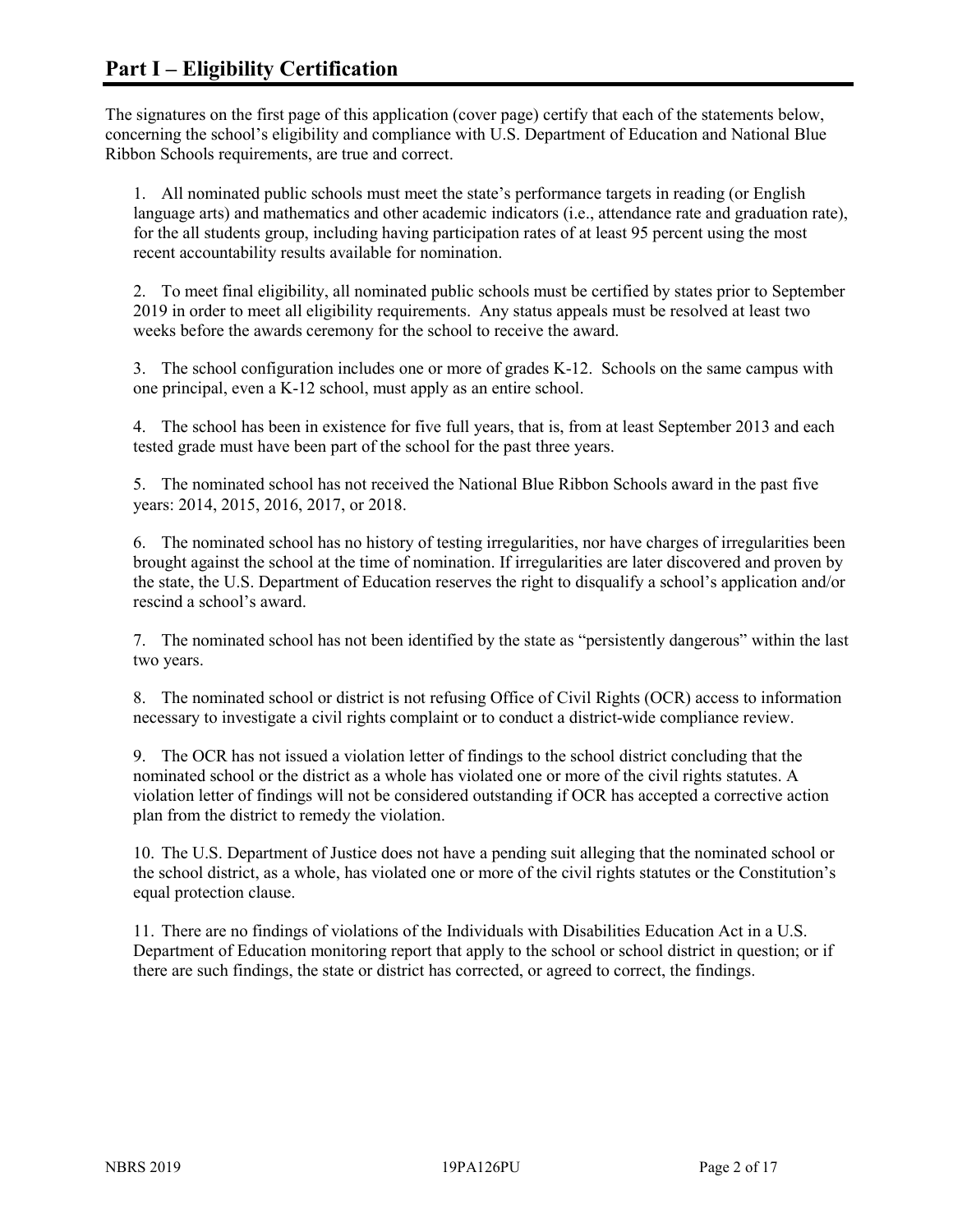# **PART II - DEMOGRAPHIC DATA**

#### **Data should be provided for the most recent school year (2018-2019) unless otherwise stated.**

#### **DISTRICT**

1. Number of schools in the district  $1$  Elementary schools (includes K-8) (per district designation): 1 Middle/Junior high schools 1 High schools 0 K-12 schools

3 TOTAL

**SCHOOL** (To be completed by all schools)

2. Category that best describes the area where the school is located:

[ ] Urban or large central city

[ ] Suburban

[X] Rural or small city/town

3. Number of students as of October 1, 2018 enrolled at each grade level or its equivalent in applying school:

| Grade                           | # of         | # of Females | <b>Grade Total</b> |
|---------------------------------|--------------|--------------|--------------------|
|                                 | <b>Males</b> |              |                    |
| <b>PreK</b>                     | 0            | $\theta$     | 0                  |
| $\mathbf K$                     | 0            | 0            | 0                  |
| 1                               | 0            | 0            | 0                  |
| 2                               | 0            | 0            | 0                  |
| 3                               | 0            | 0            | 0                  |
| $\overline{\mathbf{4}}$         | 0            | 0            | 0                  |
| 5                               | 0            | 0            | 0                  |
| 6                               | 0            | 0            | 0                  |
| 7                               | 0            | $\theta$     | 0                  |
| 8                               | 0            | 0            | 0                  |
| 9                               | 39           | 43           | 82                 |
| 10                              | 45           | 45           | 90                 |
| 11                              | 41           | 52           | 93                 |
| 12 or higher                    | 51           | 39           | 90                 |
| <b>Total</b><br><b>Students</b> | 176          | 179          | 355                |

\*Schools that house PreK programs should count preschool students **only** if the school administration is responsible for the program.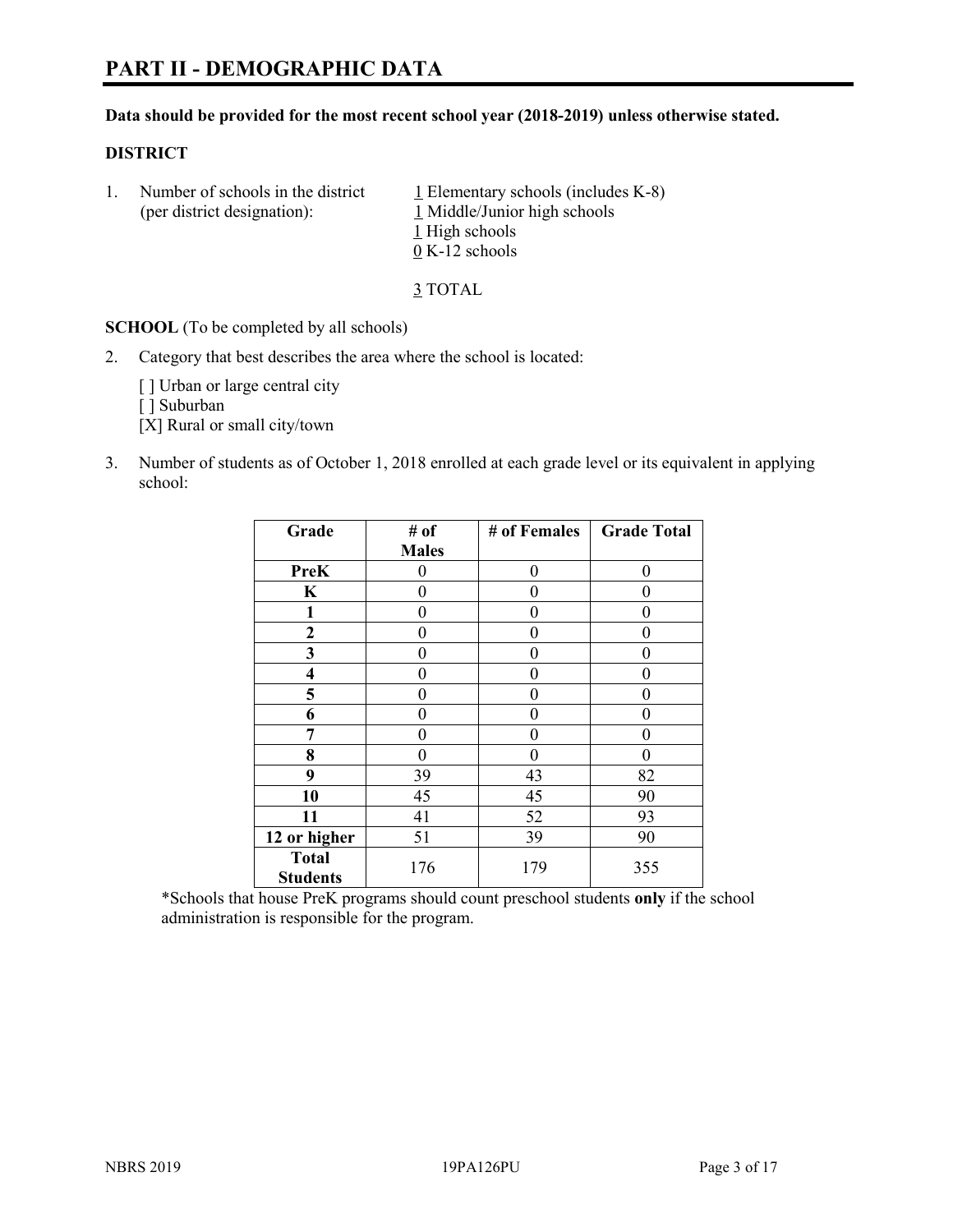4. Racial/ethnic composition of  $0\%$  American Indian or Alaska Native the school (if unknown, estimate): 0 % Asian

 % Black or African American % Hispanic or Latino % Native Hawaiian or Other Pacific Islander 98 % White % Two or more races **100 % Total**

(Only these seven standard categories should be used to report the racial/ethnic composition of your school. The Final Guidance on Maintaining, Collecting, and Reporting Racial and Ethnic Data to the U.S. Department of Education published in the October 19, 2007 *Federal Register* provides definitions for each of the seven categories.)

5. Student turnover, or mobility rate, during the 2017 – 2018 school year: 4%

If the mobility rate is above 15%, please explain.

This rate should be calculated using the grid below. The answer to (6) is the mobility rate.

| <b>Steps For Determining Mobility Rate</b>    | Answer |
|-----------------------------------------------|--------|
| (1) Number of students who transferred to     |        |
| the school after October 1, 2017 until the    | 5      |
| end of the 2017-2018 school year              |        |
| (2) Number of students who transferred        |        |
| from the school after October 1, 2017 until   | 9      |
| the end of the 2017-2018 school year          |        |
| (3) Total of all transferred students [sum of | 14     |
| rows $(1)$ and $(2)$ ]                        |        |
| (4) Total number of students in the school as | 353    |
| of October 1, 2017                            |        |
| $(5)$ Total transferred students in row $(3)$ | 0.04   |
| divided by total students in row (4)          |        |
| $(6)$ Amount in row $(5)$ multiplied by 100   |        |

6. English Language Learners (ELL) in the school:  $0\%$ 

0 Total number ELL

Specify each non-English language represented in the school (separate languages by commas):

7. Students eligible for free/reduced-priced meals: 45 % Total number students who qualify:  $161$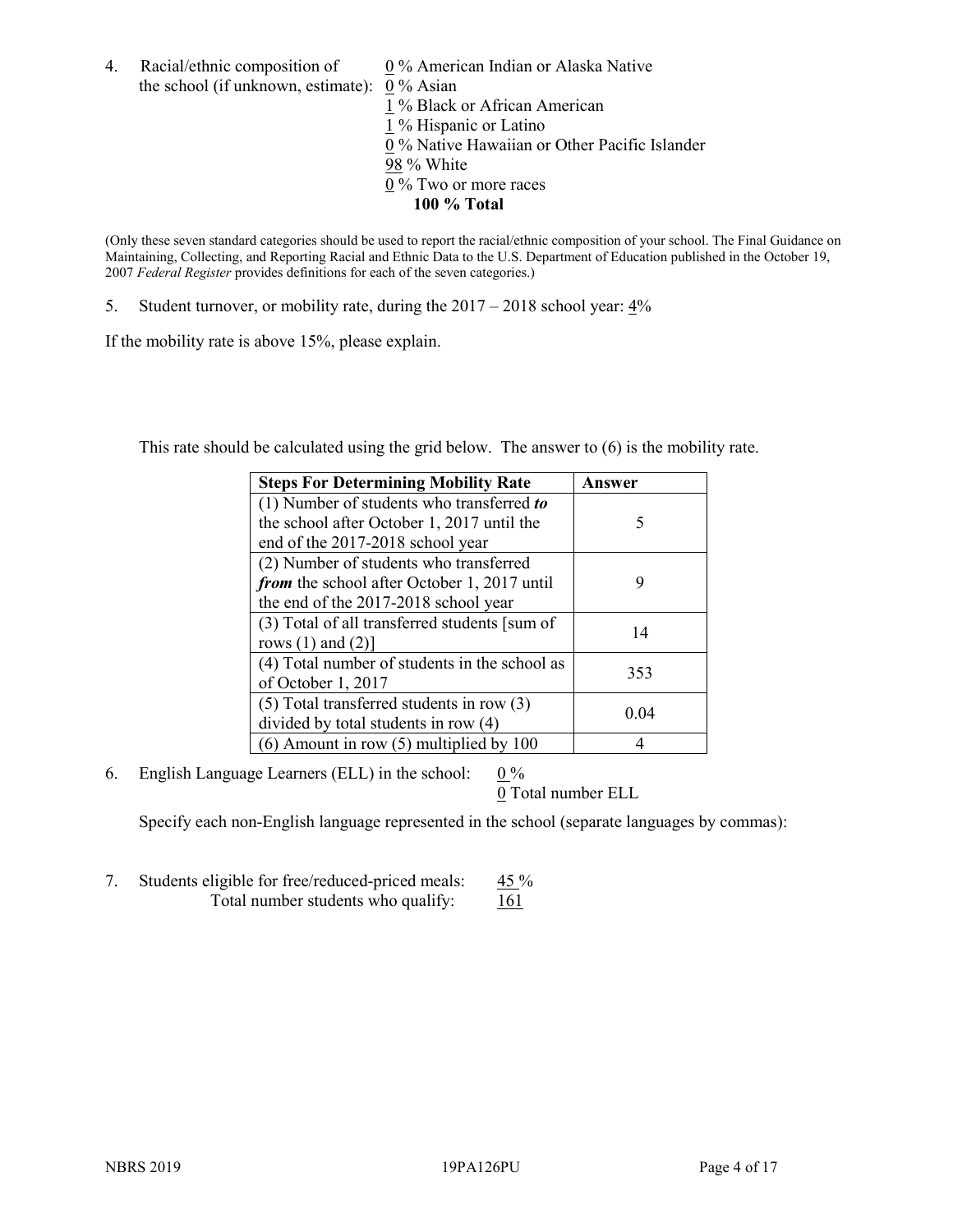34 Total number of students served

Indicate below the number of students with disabilities according to conditions designated in the Individuals with Disabilities Education Act. Do not add additional conditions. It is possible that students may be classified in more than one condition.

| 1 Autism                  | 1 Multiple Disabilities                 |
|---------------------------|-----------------------------------------|
| 0 Deafness                | 0 Orthopedic Impairment                 |
| 0 Deaf-Blindness          | 7 Other Health Impaired                 |
| 0 Developmental Delay     | 15 Specific Learning Disability         |
| 8 Emotional Disturbance   | 0 Speech or Language Impairment         |
| 0 Hearing Impairment      | 1 Traumatic Brain Injury                |
| 1 Intellectual Disability | 0 Visual Impairment Including Blindness |

- 9. Number of years the principal has been in her/his position at this school:  $5$
- 10. Use Full-Time Equivalents (FTEs), rounded to nearest whole numeral, to indicate the number of school staff in each of the categories below:

|                                                                                                                                                                                                                              | <b>Number of Staff</b> |
|------------------------------------------------------------------------------------------------------------------------------------------------------------------------------------------------------------------------------|------------------------|
| Administrators                                                                                                                                                                                                               |                        |
| Classroom teachers including those<br>teaching high school specialty<br>subjects, e.g., third grade teacher,<br>history teacher, algebra teacher.                                                                            | 16                     |
| Resource teachers/specialists/coaches<br>e.g., reading specialist, science coach,<br>special education teacher, technology<br>specialist, art teacher, etc.                                                                  | 11                     |
| Paraprofessionals under the<br>supervision of a professional<br>supporting single, group, or classroom<br>students.                                                                                                          | $\mathfrak{D}$         |
| Student support personnel<br>e.g., school counselors, behavior<br>interventionists, mental/physical<br>health service providers,<br>psychologists, family engagement<br>liaisons, career/college attainment<br>coaches, etc. |                        |

11. Average student-classroom teacher ratio, that is, the number of students in the school divided by the FTE of classroom teachers, e.g.,  $22:1$  22:1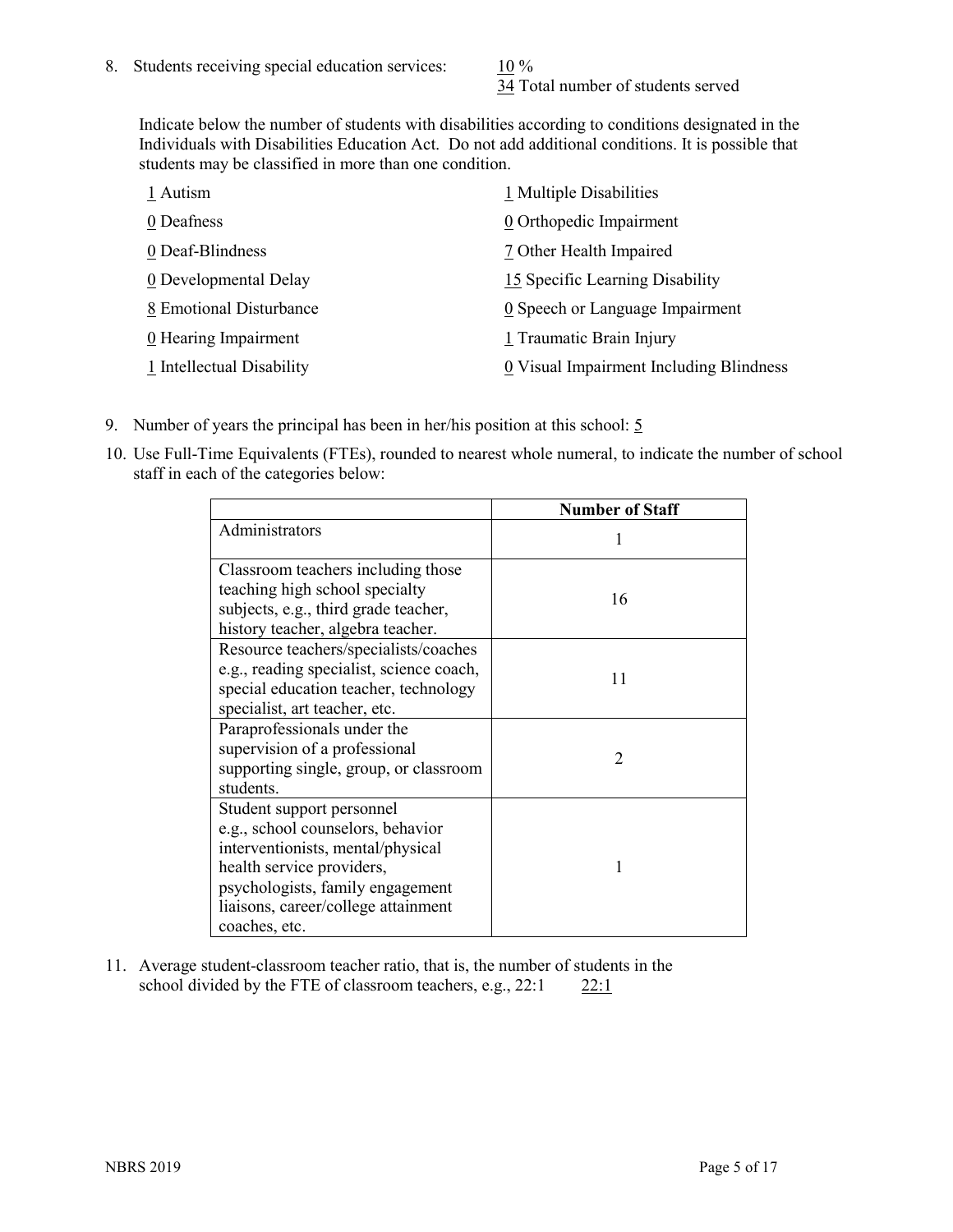12. Show daily student attendance rates. Only high schools need to supply yearly graduation rates.

| <b>Required Information</b> | 2017-2018 | 2016-2017 | 2015-2016 | 2014-2015 | 2013-2014 |
|-----------------------------|-----------|-----------|-----------|-----------|-----------|
| Daily student attendance    | 93%       | 94%       | 95%       | 95%       | 94%       |
| High school graduation rate | 95%       | 93%       | 93%       | 98%       | 96%       |

#### 13. **For high schools only, that is, schools ending in grade 12 or higher.**

Show percentages to indicate the post-secondary status of students who graduated in Spring 2018.

| <b>Post-Secondary Status</b>                  |      |
|-----------------------------------------------|------|
| Graduating class size                         |      |
| Enrolled in a 4-year college or university    | 50%  |
| Enrolled in a community college               | 15%  |
| Enrolled in career/technical training program | 5%   |
| Found employment                              | 23%  |
| Joined the military or other public service   | 5%   |
| Other                                         | 20/2 |

14. Indicate whether your school has previously received a National Blue Ribbon Schools award. Yes No X

If yes, select the year in which your school received the award.

15. In a couple of sentences, provide the school's mission or vision statement.

Ensure all students acquire knowledge, skills, and attitudes to solve problems, and communicate as responsible citizens preparing for a life of continual growth and learning.

16. **For public schools only**, if the school is a magnet, charter, or choice school, explain how students are chosen to attend.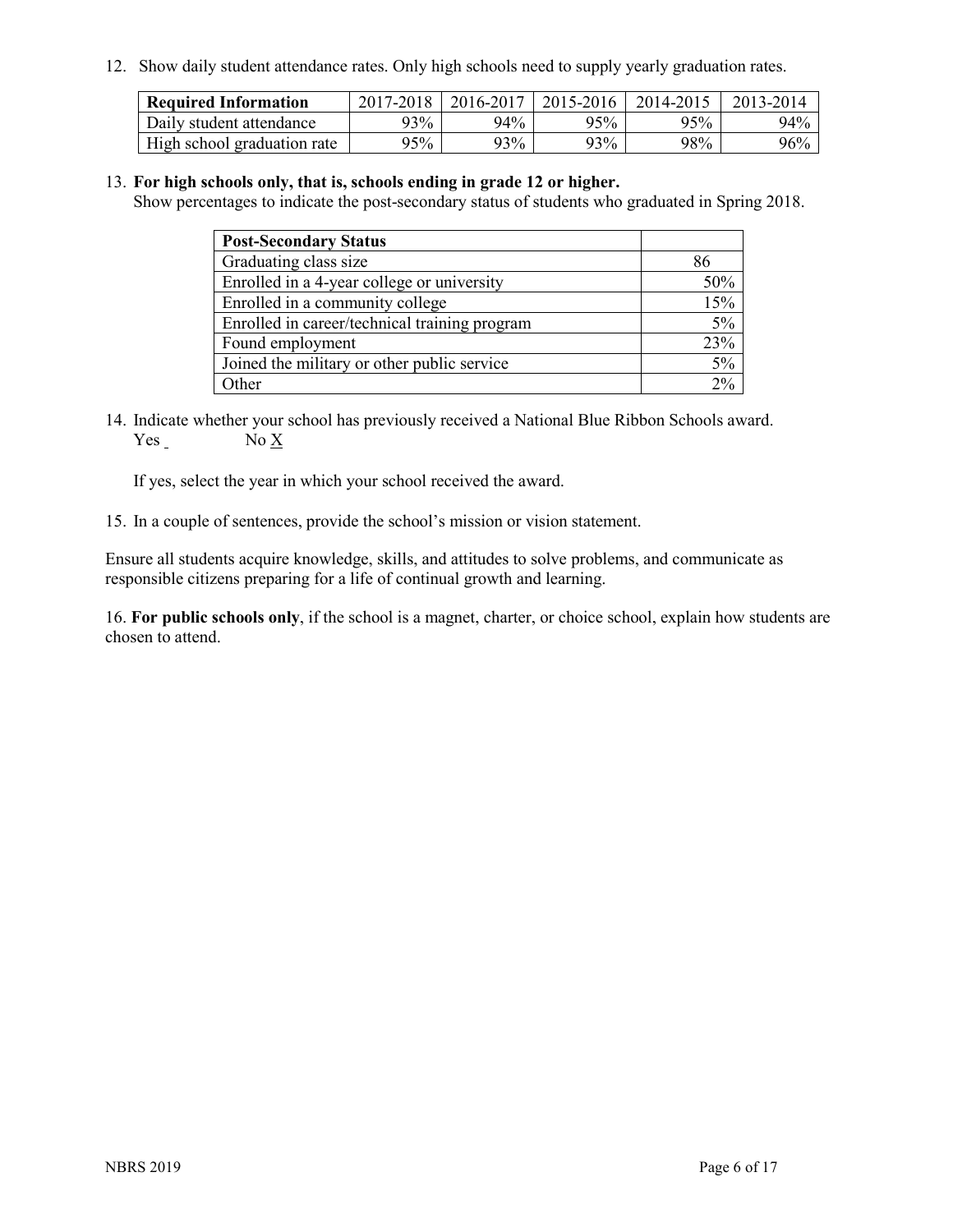# **PART III – SUMMARY**

The Windber Area was originally founded as a town and surrounding areas by the Berwind-White Coal Mining Company late in the 19th century. Windber was founded in 1897 by the Berwind family, a family of entrepreneurs who made a fortune in the coal industry. They used their fortunes to systemically design a town complete with houses, churches, banks, schools, company stores, theaters, and recreation areas. "Windber" derived its name from the first president of the Berwind-White Company, Charles Berwind.

The Windber Area High School and the community that it encompasses share a unique and deeply rooted relationship. The High School is one of the foundational pillars of the community and represents a central segment of much of the community's engagement amongst its residents. The people of the community are highly supportive and involved in the high school's activities and the academic programs that are provided to its students. Windber Area High School is identifiable with a specific brand statement that has been adopted by and is visible throughout its community: "Windber Pride… Experience It!"

The Windber Area School District is located in rural, southern Somerset County (Pennsylvania) and spans an area of approximately 63 square miles. The school district is a jointure of three boroughs (Windber, Paint and Scalp Level) and two townships (Paint and Ogle). These communities have a shared population of approximately 9,200 citizens according to the American Community Survey (ACS) 2017 Five-Year Population Estimate or 146 people per square mile. This represents a 4.2% decrease of population from the 2010 ACS within the communities comprising the Windber Area School District. Within the Windber Area School District approximately 15.22% of the individuals live below the federal poverty level of \$25,465 for two adults and two children sharing a residence. Approximately 90% of adult residents within the geographical area of the school district have an education level of high school graduate or higher. The school district has a current student population of 1230. The Elementary School encompasses grades Kindergarten/4 – 5, the Middle School encompasses grades  $6 - 8$  and the High School houses grades  $9 - 12$ .

The academic program of Windber Area High School is one of highly rigorous expectations and expansive opportunity for its students. Students are encouraged to reach for their academic goals and strive to meet their potential on a daily basis. This is represented by expansive Dual Enrollment, College in High School and Advanced Placement programming for a school of its enrollment.

Windber Area High School benefits greatly from its size as staff are highly accessible to students and allow for personal knowledge of each student and strong relationships amongst the students, parents and staff. A central tenant of the culture of Windber Area High School, which is made possible by its personal approach to educating its students, is its commitment to student supports. A Guidance Counselor, School Nurse, Principal and many partnerships with external support agencies from the community result in an elaborate network of supports for its students. Student needs are addressed academically, emotionally, physically, socially and culturally through this network to create a culture of compassion and caring focused on developing children that will become productive, ethical, moral members of their community. An initiative that is underway within the school to guide and lead the culture of the school is School Wide Positive Behavior and Intervention Support (SWPBIS). SWPBIS maintains a focus on developing expectations based behavioral norms for the students of the school. Data is collected through the PBIS system relative to student behaviors and their consistency with established expectations. Within the SWPBIS program students are able to accomplish various levels of recognition and rewards relative to being "caught" meeting the expectations of the school.

Windber Area High School is one of the seven joint operating high schools of the Greater Johnstown Career and Technology Center (GJCTC). Students in grades 10-12 who express interest in developing technical skills and obtain industry recognized certifications attend GJCTC for 50% of their school day at its Richland Township campus. Windber Area High School has experienced a significant increase in students choosing to pursue the opportunity to pursue a technical education through the GJCTC, and during the 2018-19 school year 90 students enrolled in a half-day technical program at GJCTC. This enrollment figure amounts in career and technical programming represents approximately 25% of the high school's student population.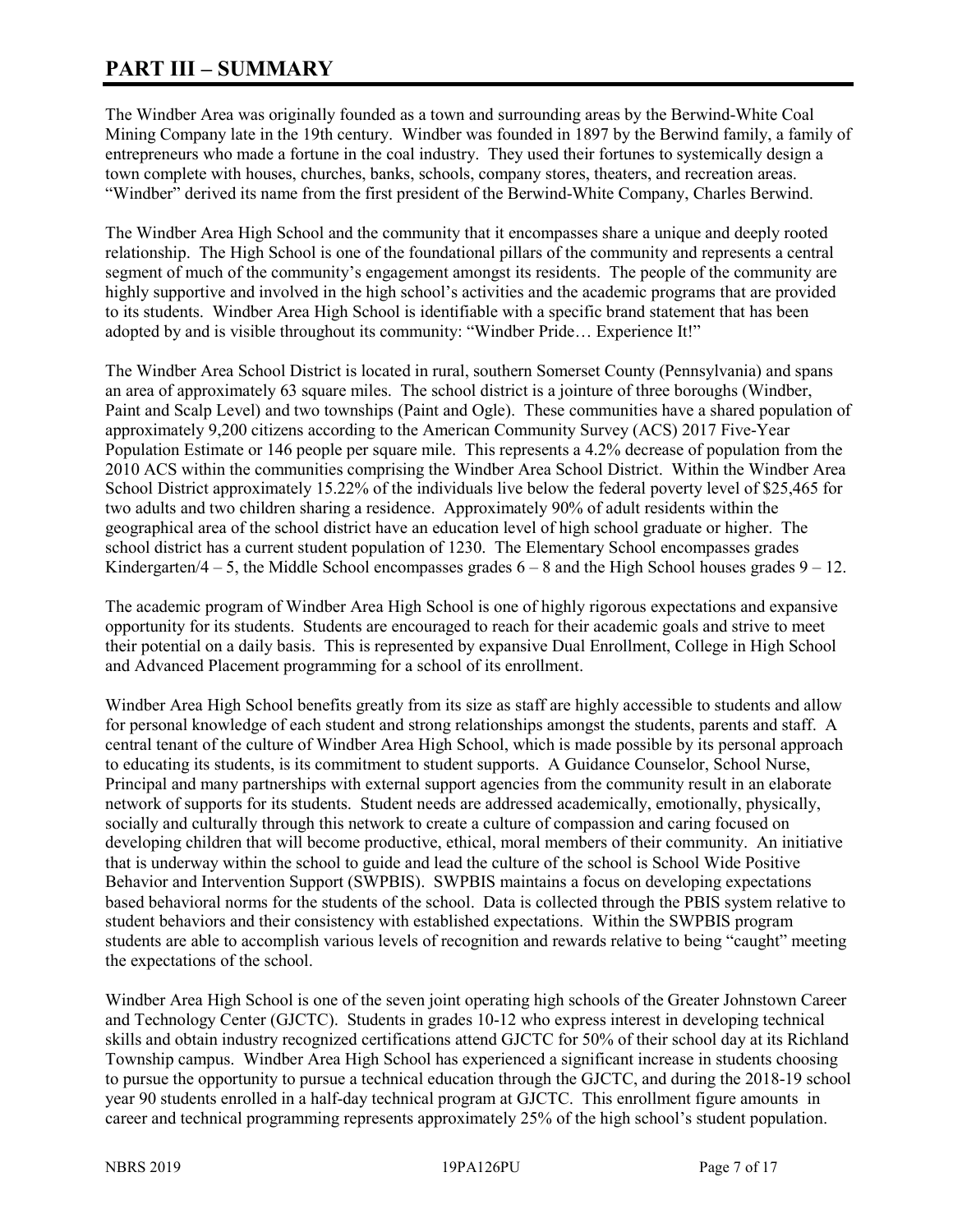Windber Area High School has been recognized for numerous academic awards in recent years. Notably, in 2017 Windber Area High School was identified as a member of the 8th Annual AP Honor Roll, Collegeboard's highest level of recommendation of schools providing Advanced Placement course work. In 2018, the high school earned the US News and World Report Bronze Medal; this award has been bestowed upon the high school each year since 2008. Since 2014, the school district has been identified twice as the #1 Overachieving school district in Pennsylvania by the Pittsburgh Business Times in its annual rankings of Pennsylvania school districts and has been ranked within its top 27 school districts every year since. Additionally, the High School was recognized for having the highest average composite Scholastic Aptitude Test (SAT) score for a High School within the Appalachia Intermediate Unit 08, the four county (Bedford, Blair, Cambria, and Somerset) educational base service unit area for 2017 and 2018.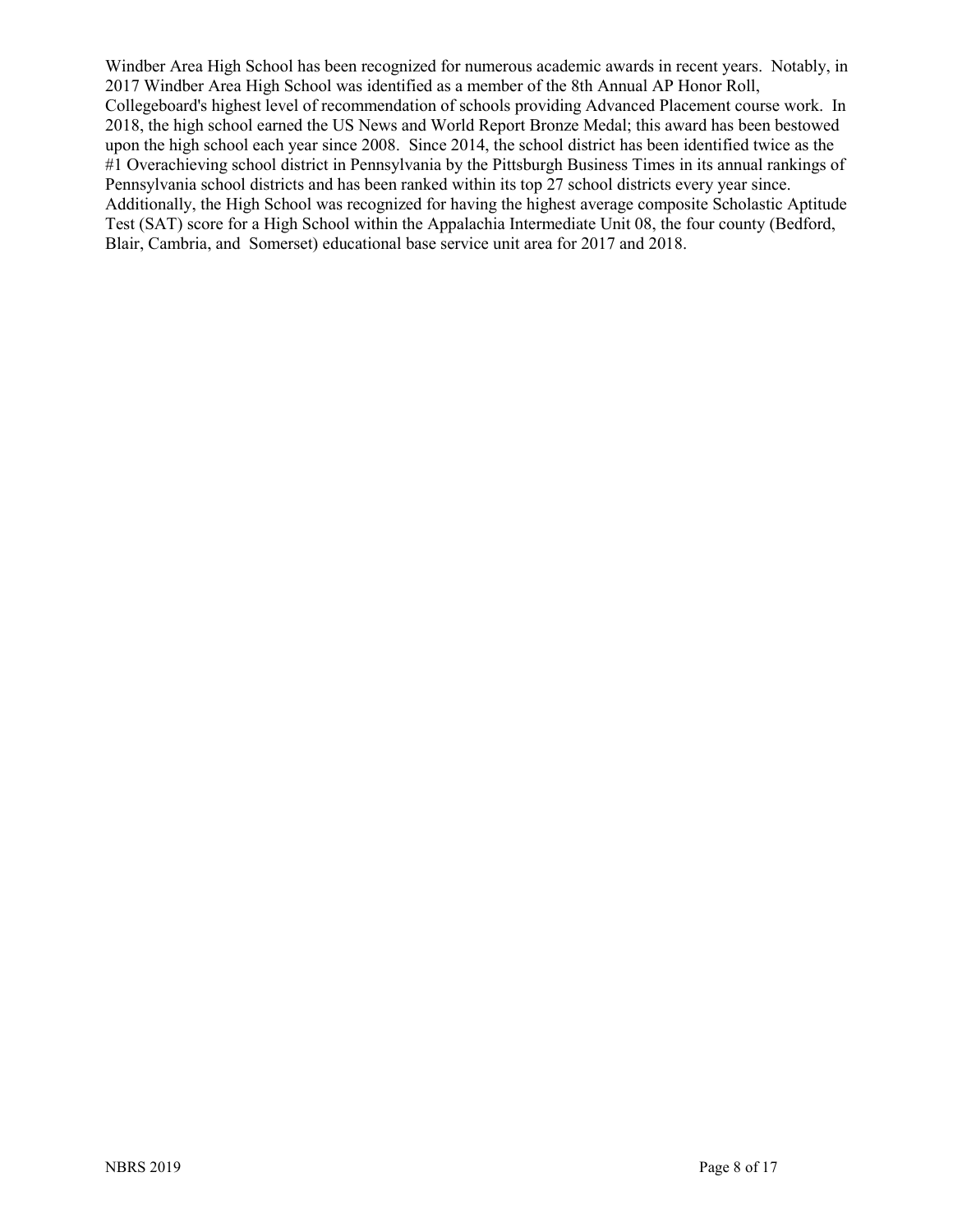## **1. Core Curriculum:**

#### **1a. Reading/English language arts:**

The Windber Area High School aligns with fidelity its curriculum, instruction, interventions and assessments directly to the Pennsylvania Academic Core Standards (PACS) for English Language Arts (Grades 6-12), which are representative of the academic framework and standards adopted by the Pennsylvania Department of Education (PDE). Alignment to these standards provides for instruction relating to the Keystone Exam in Literature of which proficiency is required for all secondary students to be in direct relationship with the eligible content of the assessment. Additionally, the Reading/English Language Arts curriculum is embedded and aligned to the academic performance expectations of the Scholastic Aptitude Test (SAT).

Reading/English Language Arts courses of study are represented through the following required coursework for all students; English 9, English 10, English 11, and English 12. All courses are provided within a tiered system supporting both student growth and skill acquisition. The tiering of each required course provides for separate course sections focused within three varying delivery models identified as Standard, Academic, and Honors. Students enrolling within the two available Advanced Placement (AP) level coursework options (English Literature and Composition and English Language and Composition) within this curricular area are permitted to make substitutions for required coursework in accordance with the student's individualized four year plan. Summer reading requirements are an essential element of the expectations of every student supporting continued development toward each student's life-long love of literacy.

Technology is a vital aspect of every student's education in the Reading/English Language Arts curriculum as each student has a Chromebook available for use to them on a one to one basis. The high level of availability of technology within the classroom has created a culture fortified in the utilization of instructional software and the continuous collection and use of data supporting the instructional decision making of teachers in support of their students relative to pacing, planning and resource utilization. The data collected is coupled with benchmark data and utilized at the individual student level, as well as within department specific data meetings held throughout the academic year. Diagnostic data is collected in both Literacy and Writing for all student grades 9-12 three times annually and incorporated in evaluation of the Reading/Language Arts curriculum.

#### **1b. Mathematics:**

The Windber Area High School aligns with fidelity its curriculum, instruction, interventions and assessments directly to the Pennsylvania Academic Core Standards (PACS) for Mathematics (Grades PK-12) which are representative of the academic framework and standards adopted by the Pennsylvania Department of Education (PDE). Alignment to these standards provides for instruction relating to the Keystone Exam in Algebra I of which proficiency is required for all secondary students to be in direct relationship with the eligible content of the assessment. Additionally, the Mathematics curriculum is embedded and aligned to the academic performance expectations of the Scholastic Aptitude Test (SAT).

Mathematics courses of study are represented through credit acquisition in four of the following courses: Pre-Algebra I, Algebra I, Algebra II, Geometry, Trigonometry/Statistics/Functions, Pre-Calculus, Calculus, and College and Technical Mathematics. The instructional practices and curriculum of this department are bolstered through the inclusion of the framework of the University of Chicago School Mathematics Project. Instruction within various sections of the courses are provided within a tiered system supporting both student growth and skill acquisition. The tiering of each required course provides for separate course sections focused within three varying delivery models identified as Standard, Academic, and Honors. Approximately fifty percent of all students complete Algebra I coursework and reach Keystone Exam proficiency prior to entering the 9th grade and are able to enroll in more rigorous Math coursework including Advanced Placement (AP). Students enrolling in the three AP level coursework options (Calculus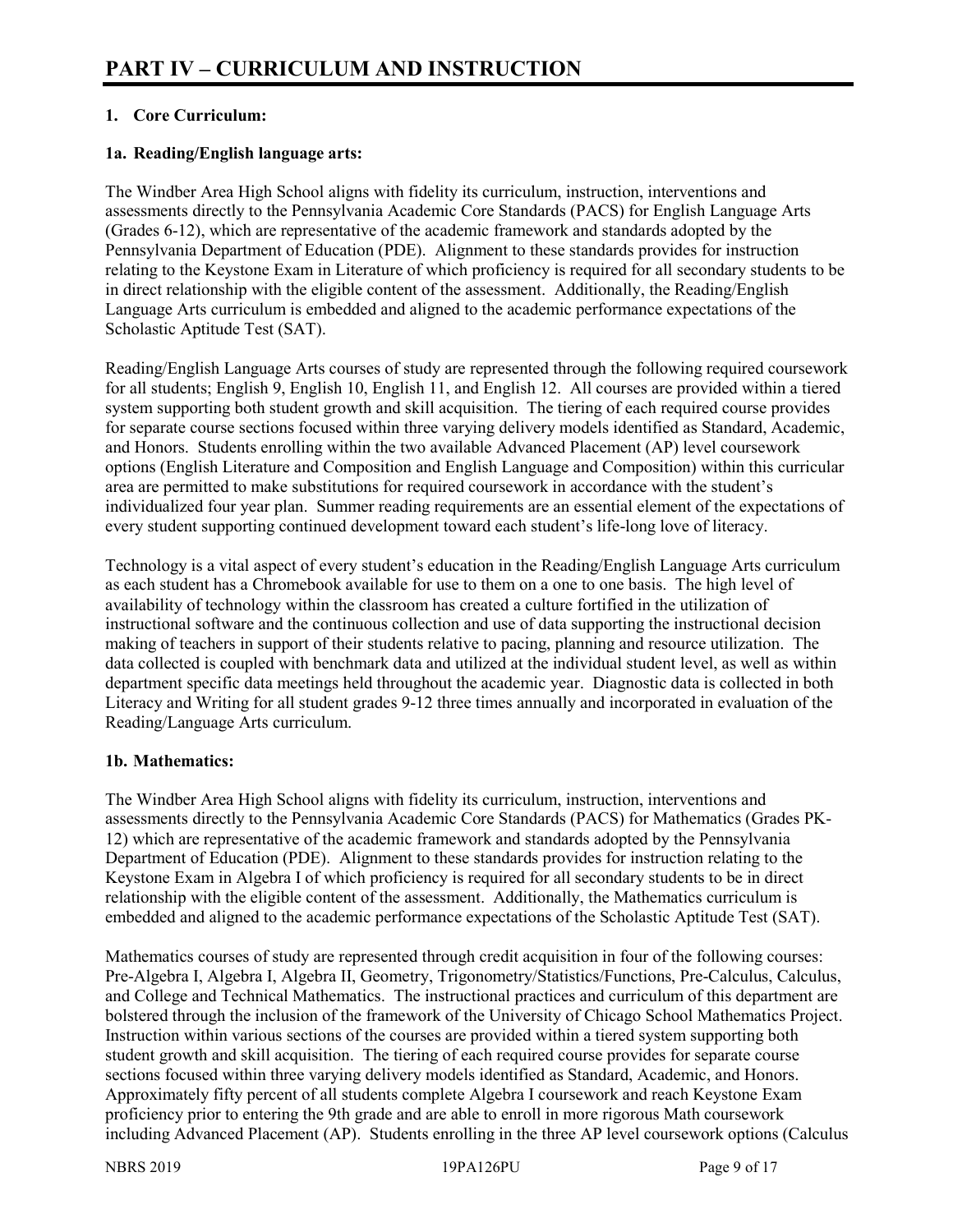AB, Calculus BC, and Statistics) within this curriculum are permitted to make substitutions for required coursework in accordance with the student's individualized four year plan. Students enrolled within the AP Calculus courses experience an extended instructional experience through the provision of a lab period daily.

Technology is a vital aspect of every student's education in the Mathematics curriculum as each student has a Chromebook available for use to them on a one to one basis. The high level of availability of technology within the curriculum has created a culture fortified in the utilization of instructional software and the continuous collection and use of data supporting the instructional decision making of teachers in support of their students relative to pacing, planning and resource utilization. The data collected is coupled with benchmark data and utilized at the individual student level, as well as within department specific data meetings held throughout the academic year. Diagnostic data is collected in for all student grades 9-12 three times annually and incorporated in evaluation of the Mathematics curriculum.

#### **1c. Science:**

The Windber Area High School aligns with fidelity its curriculum, instruction, interventions and assessments directly to the Pennsylvania Academic Standards for Science and Technology and Engineering Education (Secondary) and Pennsylvania Academic Standards for Environment and Ecology (Secondary) which are representative of the academic framework and standards adopted by the Pennsylvania Department of Education (PDE). Alignment to these standards provides for instruction relating to the Keystone Exam in Biology of which proficiency is required for all secondary students to be in direct relationship with the Eligible Content of the assessment. Additionally, the Science curriculum is embedded with writing intensive extensions focused on interpretation of non-fiction texts and development of written products, demonstrating student understanding and extensions. The Science curriculum is bolstered through its alignment to the Pennsylvania Academic and Core Standards in Writing and Reading for Science & Technical Subjects 6-12.

Science courses of study are represented through credit acquisition in four of the following courses: Pre-Biology, Biology, Chemistry, Physics, Anatomy and Physiology, and Environmental Science. Most all courses are provided within a tiered system supporting both student growth and skill acquisition. Instruction within various sections of the courses are provided within a tiered system supporting both student growth and skill acquisition. The tiering of each required course provides for separate course sections focused within three varying delivery models identified as Standard, Academic, and Honors. Students enrolled in more rigorous Science coursework including Advanced Placement (AP) are permitted to make substitutions for required coursework in accordance with the student's individualized four year plan. AP coursework is available for student in enrollment in the three course options of Biology, Chemistry, and Physics. Each of these AP courses has an additional lab period which extends the course beyond the standard class period timeframe allowing students for extension of learning and increased preparation for their respective AP exams.

Windber Area High School provides extension of its Science and Mathematics curricula through its progressive STEM instructional programming. This connected curricula is available to all students. Technology is a vital aspect of every student's education in the Science curriculum as each student has a Chromebook available for use to them on a one to one basis. The high level of availability of technology within the classroom has created a culture fortified in the utilization of instructional software programs and the continuous collection and utilization of data supporting the instructional decision making of teachers in support of their students relative to pacing, planning and resource utilization. The data collected is coupled with benchmark data and utilized at the individual student level, as well as within department specific data meetings held throughout the academic year. Diagnostic data is collected in for all student grades 9-12 three times annually and incorporated in evaluation of the Science curriculum in all Courses Offered.

## **1d. Social studies/history/civic learning and engagement**

NBRS 2019 Page 10 of 17 The Windber Area High School aligns with fidelity its curriculum, instruction, interventions and assessments directly to the Pennsylvania Academic Standards for Civics & Government, History,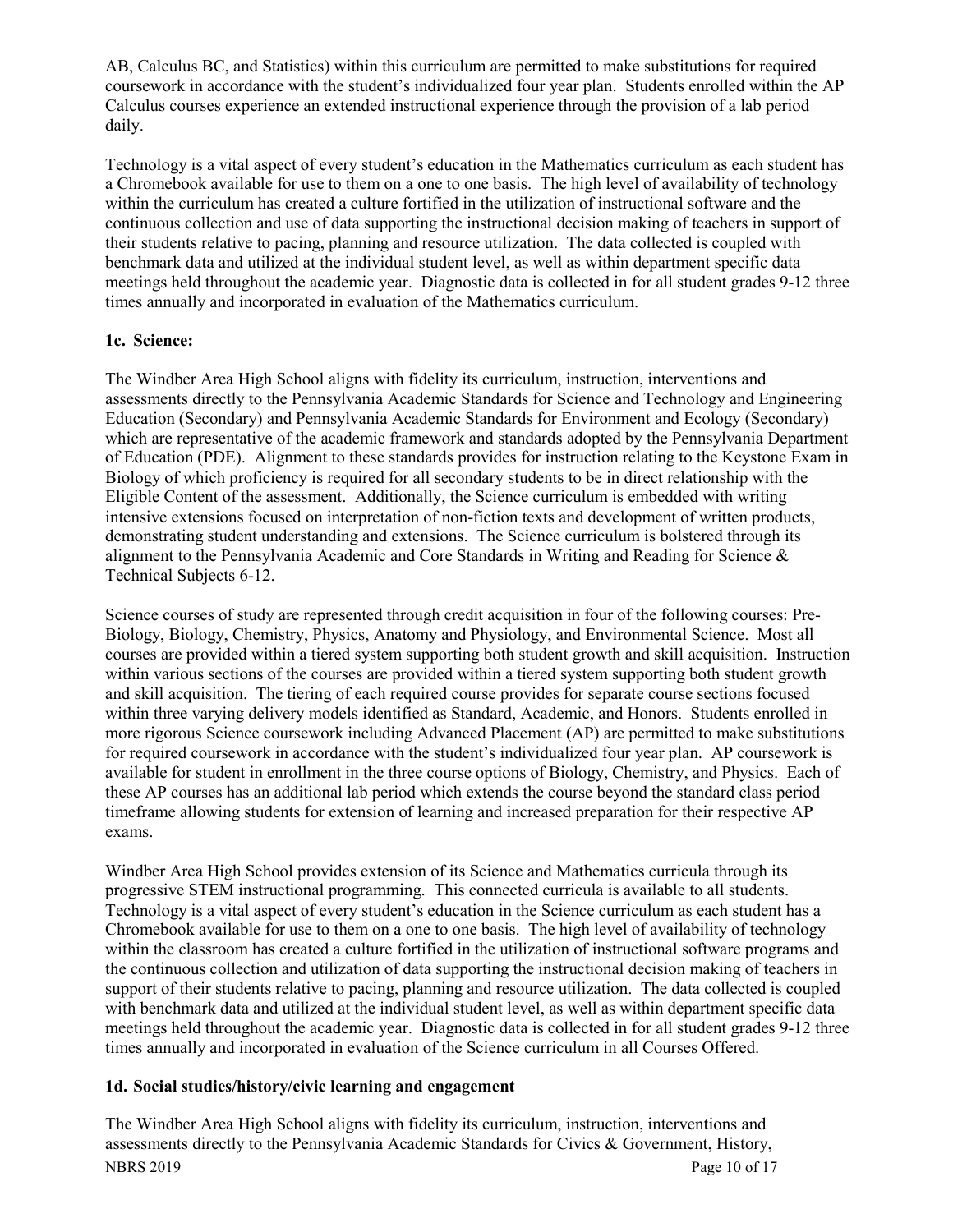Economics, and Geography which are representative of the academic framework and standards adopted by the Pennsylvania Department of Education (PDE). The correlated delivery of this curriculum provides for a comprehensive academic experience for students. Providing a broad understanding of the many connections made between the various identified elements of the subject area of Social Studies.

The Social Studies curriculum is directly correlated with many of the expectations of the Reading/English Language Arts curriculum via the embedding of the Pennsylvania Academic Core Standards for Writing and Reading for History and Social Studies 6-12. The Social Studies curriculum is embedded with writing intensive extensions focused on interpretation of non-fiction texts and development of written products demonstrating student understanding and extensions into varying forms of communication. The focus of these written products is to allow for students to represent their thoughts and opinions to recreate through creativity their interpretation of Social Studies content, as well as its representation in the world they experience. The Social Studies curriculum has a focal point of civic engagement and is directly connected through student opportunities with the Windber community. Opportunities for these connections are present through various cooperative partnerships with community groups and events, as well as school directed experiences.

The Social Studies courses of study are represented through credit acquisition in four of the following courses; World Connections, History, Government, Economics, and a broad seminar course titled Social Studies 12. Instruction within various sections of the courses are provided within a tiered system supporting both student growth and skill acquisition. The tiering of each required course provides for separate course sections focused within three varying delivery models identified as Standard, Academic, and Honors. Students enrolled in more rigorous Social Studies coursework including Advanced Placement (AP) are permitted to make substitutions for required coursework in accordance with the student's individualized four year plan.

Technology is a vital aspect of every student's education in the Social Studies curriculum as each student has a Chromebook available for use to them on a one to one basis. The high level of availability of technology within the classroom has created a culture fortified in the utilization of instructional software programs and the continuous collection and utilization of data supporting the instructional decision making of teachers in support of their students relative to pacing, planning and resource utilization. The technology available to the teachers and students is supportive of the curriculum in this discipline as Windber Area High School utilizes an online curriculum and set of resources to support its instruction and assessment. Diagnostic data is collected within the Social Studies courses and provided for review in both the Social Studies and Reading/English Language Arts through cross curricular connections.

## **1e. For secondary schools:**

The curriculum of Windber Area High School supports college and career readiness through alignment to the Pennsylvania Career and Work Education Standards. Students in grades 9-12 are required to complete coursework in Post-Secondary Planning and Guidance. All students in grades 10-12 are afforded the opportunity to access rigorous academic coursework while enrolling in career and technology programming at Greater Johnstown Career and Technology Center GJCTC). Programming at GJCTC is focused on attainment of industry-recognized credentials relative to each student's program. Windber Area School District recognizes the obtainment of industry-recognized credentials as an alternative option for meeting graduation requirements relative to academic proficiency on state assessments. Available apprenticeship, pre-apprenticeship, and internship programs are marketed and supported for students via the school's counseling department and its designated area on the school's website. In partnership with the Somerset County Chamber of Commerce, Windber Area High School exposes students to mentoring and advisement through a "Lunch and Learn" program, as well as career fair opportunities.

# **1f. For schools that offer preschool for three- and four-year old students:**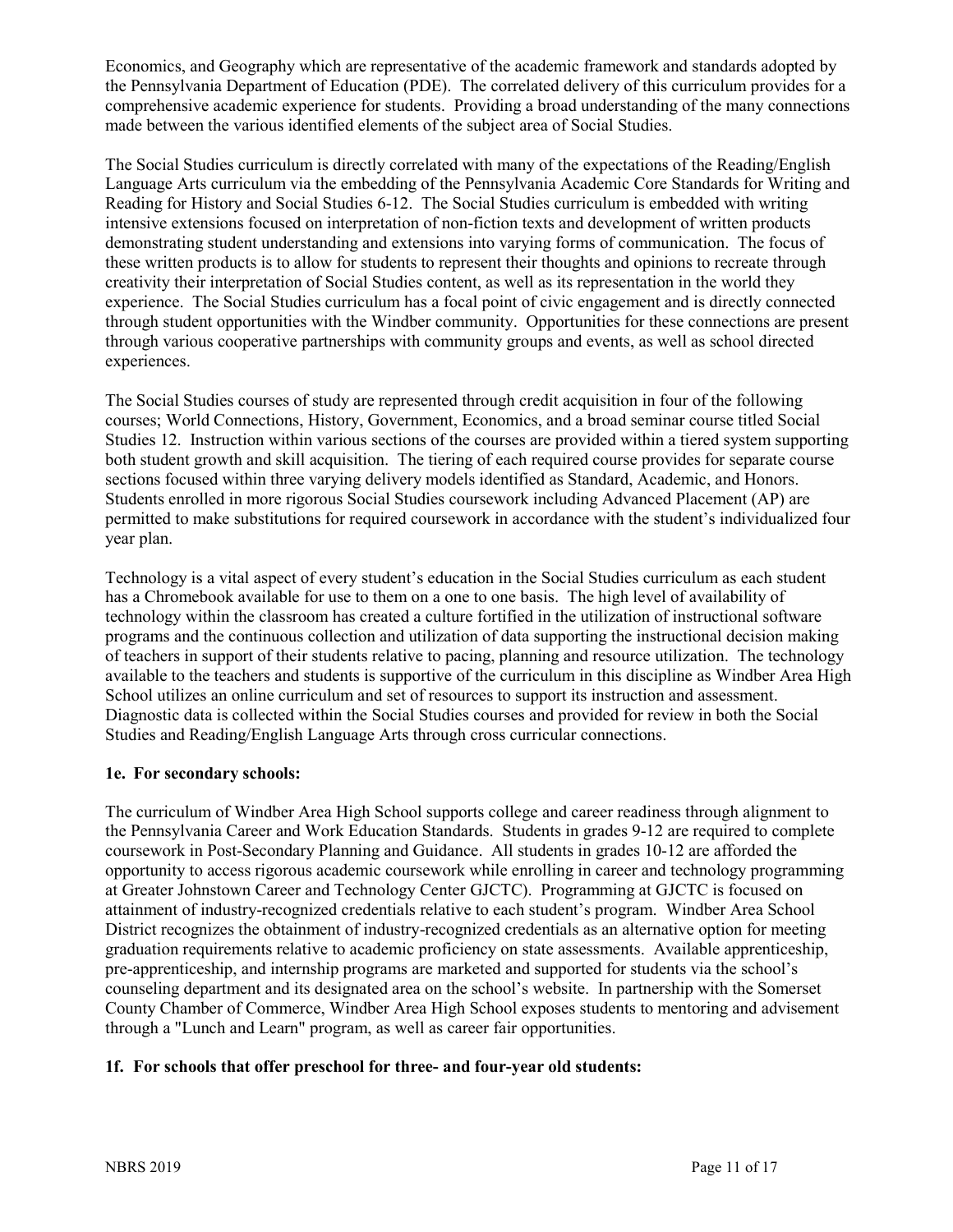#### **2. Other Curriculum Areas:**

Windber Area High School is dedicated to providing its students with an academic experience that is comprehensive in nature and extends deeply into curriculum areas outside of the four identified core subject areas. The curriculum of the school has a demonstrative commitment to this comprehensive experience for all of its students through its provision of a multitude of curricular and course options in the areas of the Visual Arts, Performing Arts, Physical Education, Health, Nutrition, Foreign Languages, Technology Education, STEM Education and Career & Work Education.

Windber Area High School requires all students in grades 9-12 to complete coursework meant to enhance these area of each students education. The courses within this required area of study for students are referred to as "Core Plus More" courses. Coursework requirements are designated by grade level. Ninth grade students must complete courses titled Library and Research Skills, Technology, Human Biological Systems, and Test Prep. Tenth grade students are required to complete a career education course titled Success 101, as well as coursework in Personal Safety, Life Sports, and STEM Engineering. Eleventh grade students receive further extension of their career and work education focused education through a course titled Guidance that presents students with instruction in post-secondary options, job shadowing, apprenticeship opportunities, industry related certification, admissions testing, financial aid, technical training, military options, and soft skills relative to success in the world of work. Additionally, eleventh grade students must complete courses titled Cultures Art, Presentations, and Healthy Lifestyles. During a student's twelfth grade year, the continued extension of the career education and work curriculum through the Post-Secondary Planning course, which provides the opportunity for students to complete career interest inventories and exploring information that will support each student's transition from secondary education to post-secondary education, technical education, military, and/or gainful employment. Twelfth grade students additionally complete coursework in Personal Finance, Personal Fitness, and Leadership.

Through the Visual Arts curriculum, students are provided coursework in family consumer science-based skills, fashion and clothing design, sculpture, ceramics, drawing, painting and computer aided art. The Performing Arts and Music curriculum provides students the opportunity to complete coursework focused in the vocal arts, band, music theory, string instruments, percussion, the history of music genres. Extensions of this curriculum occur in Performance Ensembles and musical/acting opportunities through available school sponsored extra-curricular options.

The Physical Education/Health/Nutrition curriculum of Windber Area High School is structured to provide students opportunities to explore coursework of interest while also providing for extension to experience opportunities and information to support pursuit of a healthy lifestyle for each student in their life. Coursework is supported through nutritional educational activities for students provided in collaboration with the school district's contracted nutrition provider. Bands within this curriculum of emphasis are Fitness, Wellness, Sports, and Health. In an effort to provide healthy lifestyle education extending beyond these bands, students also have the opportunity to complete coursework in Driver's Theory.

Windber Area School District recognizes that the world has extended into a global society and Foreign Language curriculum is a vital academic area to support student preparation. Students are able to enroll in coursework in Spanish, French, German, Latin, Italian, Japanese and American Sign Language.

NBRS 2019 Page 12 of 17 While all curriculum areas within the Windber Area High School are grounded in foundation of education, immersion and utilization of technology, additional dedicated coursework is provided to extend student learning into areas of greater depth relative to areas of technology education. Computer Science Principles is a course concentrated on intensive instruction in software/computer programming was adopted via the Code.org curriculum framework and instructional resources and is also available as an AP course. Windber Area School District has a commitment to STEM programming and continues to provide an elite level of high school programming. Coursework is available to students in this discipline in the areas of CAD Design, Architecture, Robotics, Video Production, Manufacturing, Fabrication, Technology, Application Design, Invention & Innovation, and Engineering Technology. A unique support that students within the school have available to them to support their efforts in these fields, as well as all other curricular areas is the provision of a "One Button Studio". A "One Button Studio" permits students to independently develop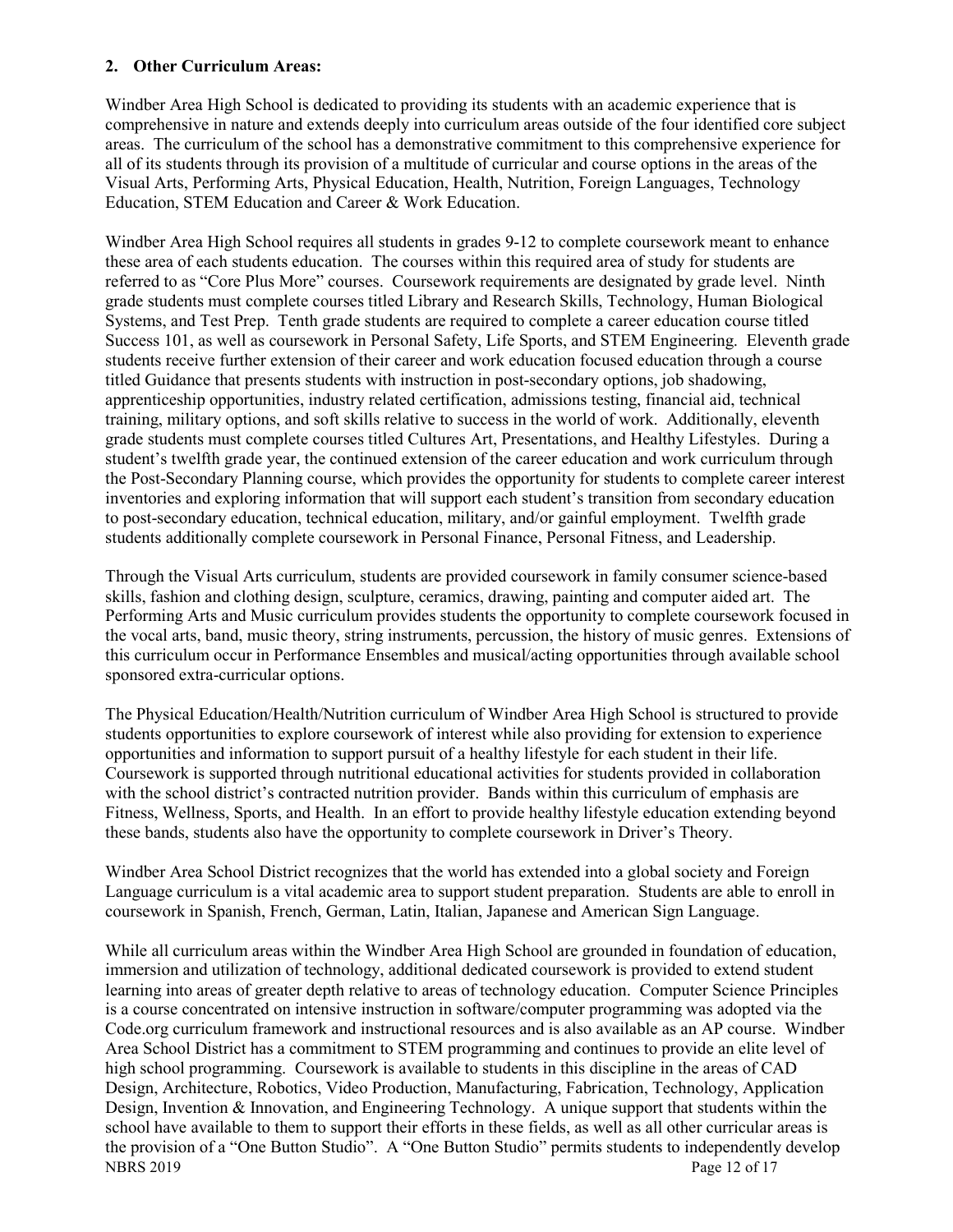products and projects of varying mediums of communication by simplifying the process of using the resource through the use of singular button to enact the software and hardware provided to develop a recording studio for video or audio products.

#### **3. Special Populations:**

Windber Area High School provides for a multi-tiered instructional design focused on providing students the opportunity both have their individual needs met and challenged to raise their academic skill levels. Students receive instruction within three tiers identified as Standard, Academic, and Honors coursework. Expectations for each course are adapted to meet the instructional levels of the students present, as well as their documented strengths and needs as it relates to Individualized Education Plans (IEP). Students identified as having a disability are supported through the Special Services Department of the school district with a specific staff provision of three full time certified special education staff assigned to support students of this designation.

Windber Area High School utilizes a co-teaching methodology to support students with instructional need that exceeds that of their same age peers. The co-teaching model utilized is represented by a shared instructional responsibility of a content specific teacher and a special education teacher. This methodology of co-teaching is represented by the shared responsibilities of the instructors being equal in nature, including planning and preparations. Development of IEP's for students with disabilities are driven by the data collected from both instructors and the modifications, specially designed instruction, goals and objectives of each plan are also a shared responsibility.

Windber Area High School has its most significant representation of special populations in its representation of its Economically Disadvantaged students. The enrollment of the school is representative of forty-five percent of the students meeting the designation of Economically Disadvantaged. In support of the needs of this student population, the school provides for each student to have the availability of a Chromebook in a one to one ratio, as well as making public computers available to students within the Cafeteria area of the school both during the school day and beyond the school day. Efforts to reduce barriers beyond the school day are achieved through this dedication to providing students with the access to the technological tools necessary for them to pursue success academically in the same manner as students with greater economical means.

All students are assessed three times per school year utilizing a diagnostic instrument titled the Classroom Diagnostic Tool (CDT). The focus of the data collected by the CDT is utilized to both make instructional decisions for groups of students, as well as in the development of individualized instructional programs to support students who require remediation to close the achievement gaps they experience relative to their peers. Students also are active partners in the interpretation of their own diagnostic data as each time a CDT is administered students complete a metacognitive activity that is designed to support their comprehension of their personal present levels of academic skill representation, while requiring each student to establish goals for their own performance relative to future achievement and skill acquisition.

Students who have previously taken state level assessments and not performed at a proficient level are required to complete coursework focused on their remediation of skills for upcoming re-assessment through retaking the exam. Students enrolled in remediation programming have individualized remediation plans developed through departmental data meetings and receive instruction to support it, as well as provision of resources through a software program designated to continuously measure student academic skill representation and design online remediation activities to provide pin-point support.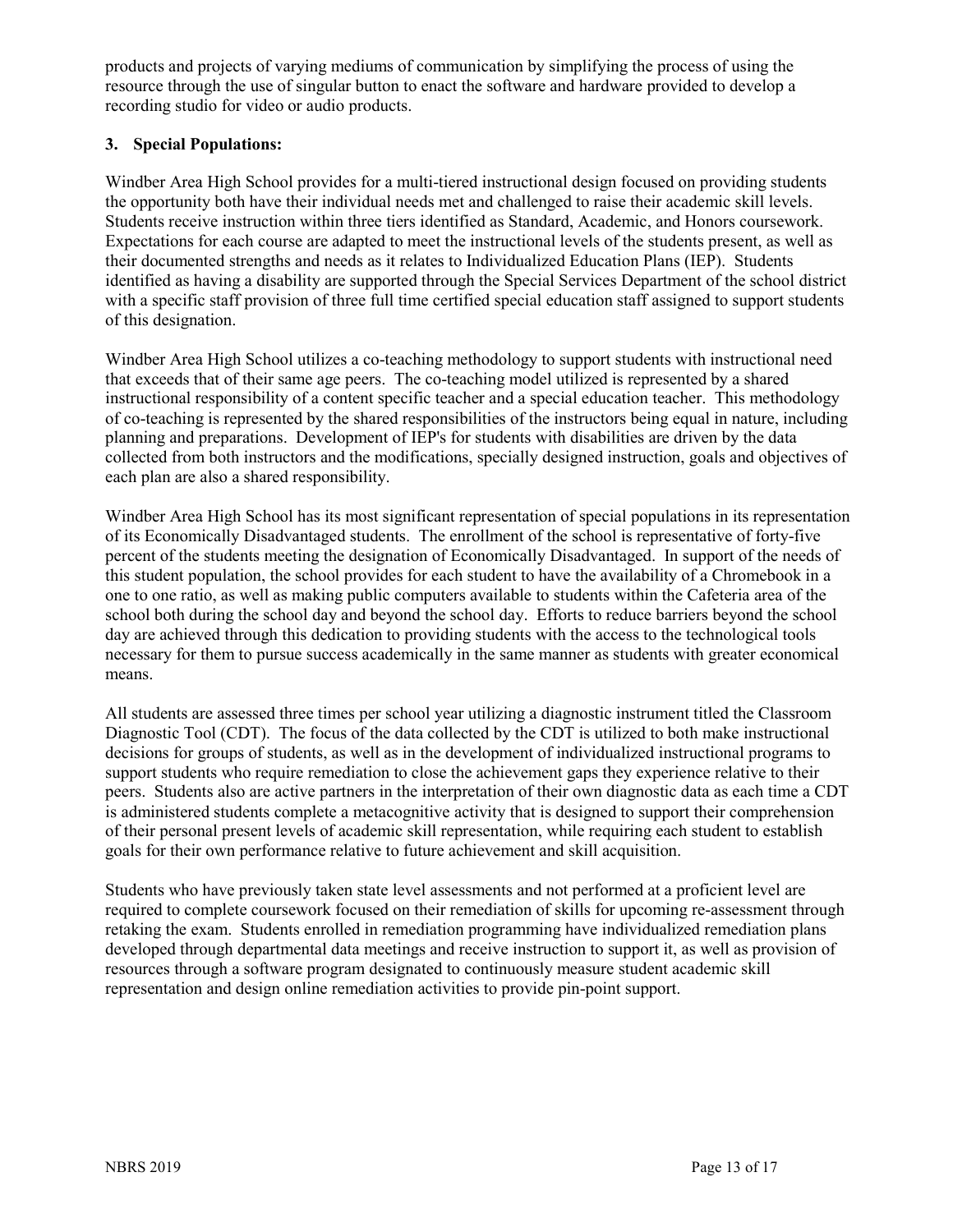#### **1. School Climate/Culture:**

Windber Area High School commits all efforts of its leadership and staff toward the success of its students academically, socially and emotionally. The students are active partners within the operational and academic programming that steer the school. Students are actively engaged in the school's decisionmaking processes. They interact directly with school leadership in the form of the Principal and the central office administration to provide feedback and seek clarification regarding the schools' activities, programming and use of resources.

Academically, students are met with a curriculum that provides them with the opportunity to pursue their academic interests while also presenting them with exposure to rigorous academic opportunities for advanced levels of course exposure. Windber Area High School's courses of study present a structure of offerings that are unique and unlike those at most all schools of its size and demographic. A culture of academic achievement and exposure to opportunity is prevalent within the school's culture. The students of Windber Area High School have embraced these opportunities and built a hierarchy of expectations within themselves that empowers them to explore opportunities that any of their peers may never experience as reality. These opportunities are driven by high expectations academically and the availability of the supports and resources necessary to assist students to meet their potential and explore their personal academic goals.

Socially and emotionally, Windber Area High School has a demonstrated commitment to supporting its students beyond just the curriculum and instruction they receive. The Guidance Counselor of the school leads a comprehensive network of student supports and is actively engaged in the lives of each student. Students at Windber Area High School are afforded a very unique support that has provided for immediate and meaningful support for its student population. The Windber Area School District entered into a contracted partnership with a mental health service provider from the community to build a network of support for students that allows for all students to seek out or be referred to address mental health, personal identity, or personal needs. These supports are also made available to staff members as their role in society requires them to serve not only as educators, but also as mentors, role models and in some cases unofficial surrogate parent figures to their students.

Beyond efforts made to support staff socially and emotionally, acknowledgement of their efforts as professional educators is prevalent in the relationship they have as members of the instructional community and leadership of the school. Staff are openly acknowledged and have their achievements shared both within the school and through communications with the community as a whole. The achievements of the school and its students have been phenomenal, and the efforts of the staff are identified as a vital instrument in these successes.

## **2. Engaging Families and Community:**

Windber Area High School represents a hub for the Windber community. The school provides many events of a public type to expose the community and families within it to the achievements, opportunities and importance of its students.

Communication beyond the school walls regarding the success and accomplishments of students is a central priority of the Windber Area School District. An integral strategy to support the students of the school district and share with both their families and the community as a whole is the maximization of marketing and social media to support and promote its students. Windber Area High School utilizes multiple services to share information on it's students including local billboards, Twitter, Facebook, a school website, a school marquee, and a district specific messaging system. Student accomplishments and stories of interest regarding student successes academically and beyond are the focus of the communications shared through these services.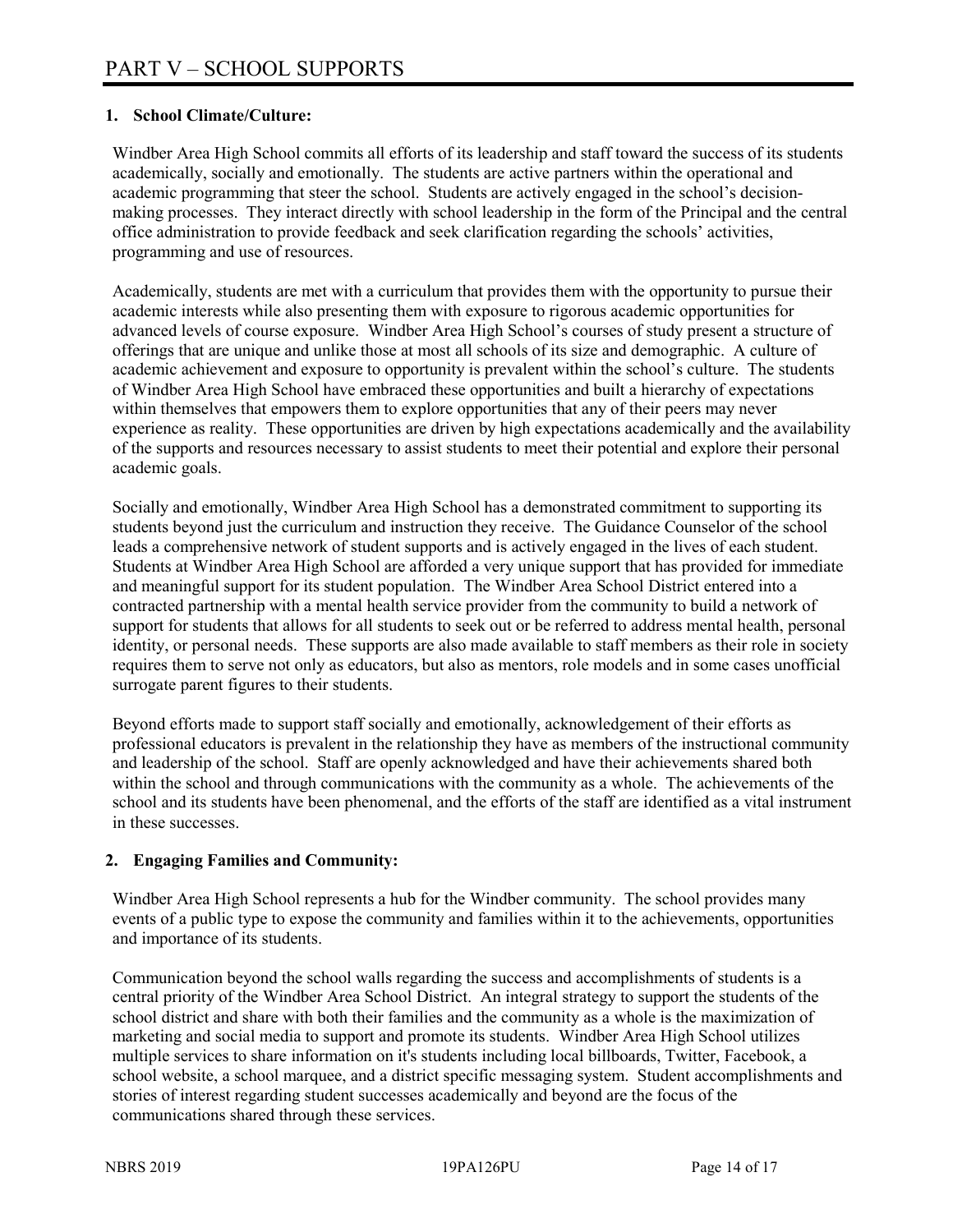Windber Area High School goes beyond its walls to share its experiences with its community through events and community gatherings that celebrate its successes and it students. Prior to the start of each school year, the Windber Area School District holds a "Community Pep Rally" which is attended by the majority of the Windber community to celebrate its students and the coming school year. The high school provides a multitude of opportunities to enter its walls and be a part of its culture. Events that are open to the community include the Homecoming Pep Rally, Academic Honors Programs, Induction to Honor Society Banquets, Financial Aid Night, AP Parents Night, Ninth Grade Parents Night, and New Student Orientation. Family specific events include a Meet the Teacher Night and two days of Parent-Teacher Conferences to present families the opportunity to visit the school and interact directly with teachers and administrators.

The school communicates its students' successes to families through multiple means in an effort to continue the highly respected relationship the school has with the families of its students. Families receive communications regarding the progress and academic achievements of students through Semi-Quarterly Progress Reporting, Good News Postcards sent by teachers, Weekly parent contacts made by staff members and active communication and engagement by the school's administration and guidance counselor.

The high school has many of its goals and objectives established through the school district's comprehensive planning practices. Within this practice the Windber Area High School administration leads a committee that includes district level administration, staff, parents, community representatives, representatives of the local business community and local political officers. The high school has developed deep connections with the its families, community partners, businesses, and local leaders through this process allowing for a continuous trust and transparent appearance of the school to its partners.

#### **3. Professional Development:**

The Windber Area High School strives to deliver all staff members with quality education and resources that will when incorporated into planning, instruction and assessment enhance learning for all students in all curricular areas. The ultimate objective of the Windber Area High School professional development plan is to promote achievement through an outcome designed approach to acquisition of skill and representation through unique reproduction of learning by the professional educator.

Annually, all staff are administered a professional development survey to gather input for the coming school year relative to their perception of wants and needs for growing and expanding their professional skill set and knowledge-base. In addition, the leadership of the school district has identified objectives and goals for delivery of professional development that is in support of the school district's mission, vision and the goals for the high school. These two elements are brought together to design a framework for the education and continued professional growth of the instructional staff. The leadership responsible for collaborating on the professional development to refine it for delivery includes district level administration, such as the Superintendent, Director of Education, K-12 Instructional Coach, Instructional Technology Coordinator and Special Services Coordinator working in direct partnership with the High School Principal and the department heads of the school. This team has numerous focal points for the refinement of the plan for professional development. These focal points are always led by the inquiry of "How will this decision that we are making increase student achievement?"

NBRS 2019 Page 15 of 17 Data Driven instruction and use of Instructional Technology as a resource by all staff are pivotal points of Windber Area High School's academic achievement and success as they are the foundation of the school's current instructional model. Within the Windber Area High School's professional development plan all efforts are directly aligned and in support of these points of emphasis. The effort to produce cooperative positioning toward these outcomes requires that all planning have an aligned foundation within the academic standards as identified by the Pennsylvania Department of Education and the Windber Area High School Curriculum objectives. Professional development delivery methods vary relative to the concept, strategy, resource or staff targeted. Windber Area High School staff are provided multi-modal means of delivery of their professional development which include both in person and virtual methods. In-person trainings are often targeted toward the development of professional capacity at the school level as they are delivered by the instructional coach, principal, district level administrators, and/or teachers as experts. The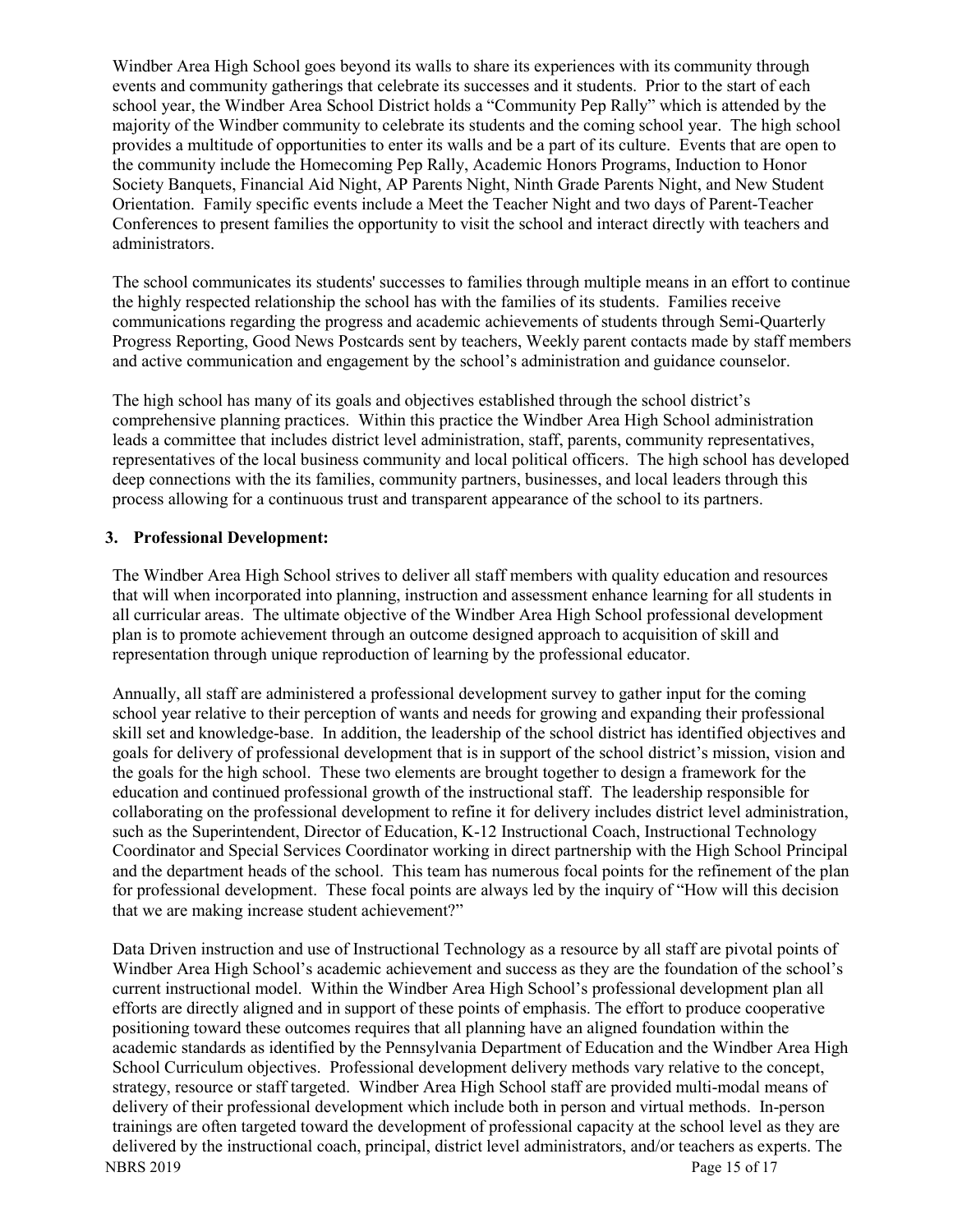professional development plan also provides representation of focus in areas that support academic achievement beyond traditionally considered instructional focused elements. These elements include but are not limited to school safety, instructional technology, and supports for social-emotional student needs.

#### **4. School Leadership:**

The leadership philosophy of Windber Area High School is one of professional collaboration and deep commitment to students and their futures. The philosophy of leadership shares the same focus as the professional development plan in continuously inquiring, "How will this decision that we are making increase student achievement?" Leadership is represented through a shared approach within the high school. The principal, staff, students, and central office administration all play vital roles in both its daily representation and its role as the backbone of the school. Through this shared philosophy of leadership, Windber Area High School maintains a structure that facilitates connections within its staff, students, administration, district leadership, and community that are vital toward creating a school culture that focuses on high levels of academic opportunity and achievement.

The principal's role within Windber Area High School is one that is concentrated on providing accountable and decisive direction while dedicated to the organization of student and staff supports that facilitate methodology which promotes both students and staff reaching their highest levels of potential and performance. The principal participates in and gathers perspectives from stakeholders within the high school. In addition to district level committees such as the Superintendent's Council, the principal and school staff participate in interactive and collaborative staff meetings focused on all elements of the school's operations and reviewing initiatives in process. Each department within the school is led by an identified Department Head, responsible for academic and organizational leadership being a direct extension of the principal and the central office leadership.

As done relative to instruction, assessment and curriculum development, data drives the decision-making processes of the school's leadership. The principal plays the role of leading this data driven decision making process to provide a representation of all populations within the High School committed to making decisions that will always be resolutely devoted to increasing student achievement. Students play a role in the leadership of the school through their participation in surveys, committees, and student led organizations. Annually, the principal, guidance counselor, and Department Heads collect and review data, via a survey, from its graduates to identify the success of their four year plans in accomplishing their post-secondary goals, as well as, gather feedback on the school culture and academic programs of Windber Area High School. This data is shared with the Central Office Administration including the Superintendent and is presented annually to the Board of School Directors. Forward planning and determination to maintain the rigorous academic structure of the school is an on-going and continuous process that is made possible by a leadership philosophy that both data driven and all-inclusive of the populations of the Windber Area High School.